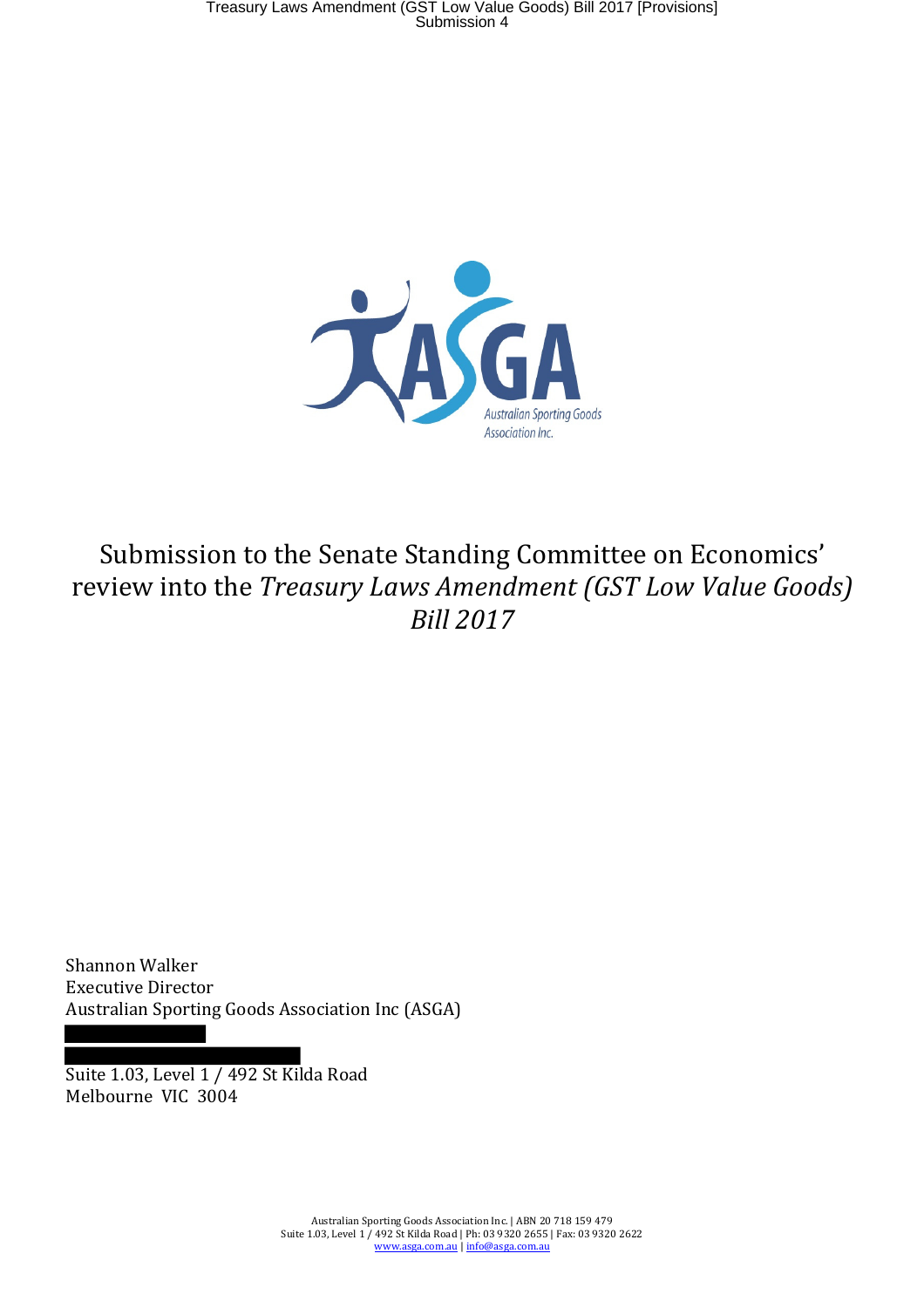# Treasury Laws Amendment (GST Low Value Goods) Bill 2017 [Provisions] Submission 4

# **Context**

l

The Australian Sporting Goods Association Incorporated (ASGA) welcomes the opportunity to make a submission to the Senate Standing Committee on Economics' review into the *Treasury Laws Amendment (GST Low Value Goods) Bill 2017.*

ASGA was formed in 1981 as the national industry association representing a broad spectrum of sporting and active lifestyle goods industry participants, including brands, manufacturers, distributors and retailers.

ASGA is a leading industry voice on issues impacting the health, trade, regulation and taxation of the sporting and active lifestyle goods industries. ASGA aims to foster market growth, provide services and advocate for increased participation in sport and physical activity.

Members of ASGA include the world's leading sports brands and major Australian retailers. We represent over 1000 sporting and active lifestyle goods retail stores around Australia.

Sports retailers range from the very large (1,000+m2) like Rebel Sport and Sportsmart, through to franchisees like Intersport, family-owned businesses in the High Streets of regional towns and tiny golf club pro-shops. Ownership and business models include franchises, listed corporations, family-owned companies and vertically-integrated international brands.

While the sector is dominated by very large international players (Nike, adidas, etc) and large local retailers (Rebel Sport), in fact the majority of companies in the sector are small and medium enterprises, often familyrun businesses.

## **Specific recommendations and concerns**

ASGA and our members strongly support the Senate adopting the *Treasury Laws Amendment (GST Low Value Goods) Bill 2017.*

We agree that "...the fact that neither the supply nor the importation of such low value goods is subject to GST represents a significant risk to the integrity of the GST system. It also places Australian based suppliers at a growing competitive disadvantage."<sup>1</sup>

We are very pleased the amendments are supported by both the Government and Opposition.

ASGA has been at the forefront of working with the Federal and state governments to reduce the low value threshold and provide a level playing field for Australian retailers. We were very pleased when the Federal Treasurer, The Hon. Joe Hockey MP, announced the change following the Council on Federal Financial Relations Tax Reform Workshop. In a statement he said:

> *At the meeting the Commonwealth Treasurer put forward a proposal that relies on a vendor registration model as a method of collecting the GST for the states and territories. As goods would not be stopped at the border, administering a vendor registration model would have a relatively low cost.*

*The Commonwealth also recommended that the existing threshold for the GST liability be reduced to zero, in line with the GST collection for other products and services. The states and territories have unanimously agreed to this in principle.* 

The vendor registration model has significant advantages over other possible schemes. As such, this submission will outline our ideas and concerns about the proposed Amendment, specifically about how it relates to the vendor registration model and what concerns we have about the implementation and enforcement of the legislation.

<sup>&</sup>lt;sup>1</sup> Treasury Laws Amendment (2017 Measures no. 1) Bill 2017 Exposure Draft Explanatory Material (p. 5, s. 1.14)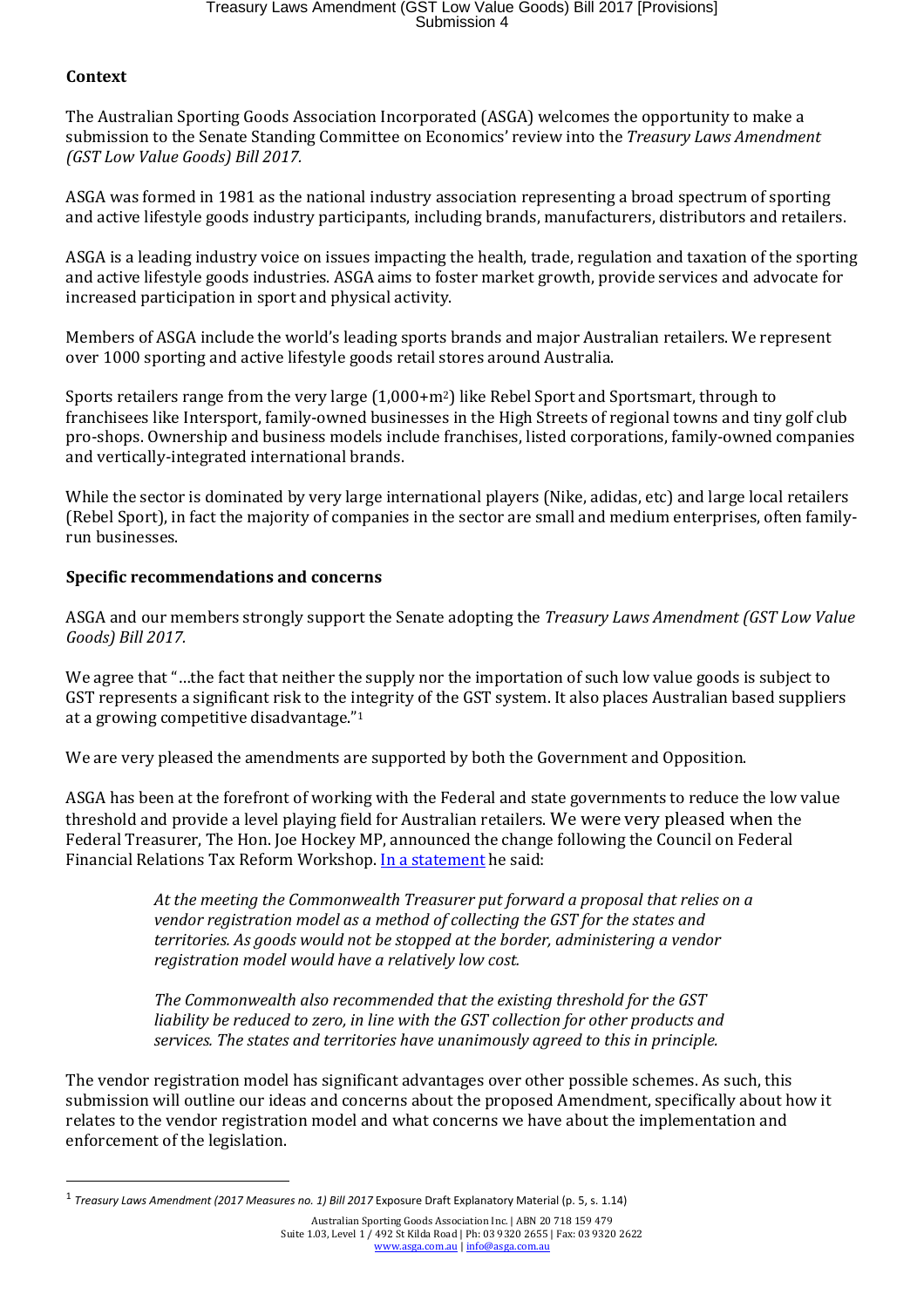# *Registering for GST*

Given the suppliers we are discussing are, by definition, domiciled overseas and are not subject to Australian taxation law, it is unclear how the Government will implement or enforce this Amendment.

It is unclear from the amendment and earlier explanatory materials about how overseas suppliers will register for GST, under what circumstances they will be required to do so (apart from meeting the \$75,000 turnover threshold) and what, if any, measures the Australian Government can take to encourage or force those companies to register. For example, what penalties are in place for a company that doesn't register? How will that be enforced? How will the ATO communicate with these companies?

Previous discussions with Treasury have indicated enforcement will rely on tax treaties with other countries, whereby the relevant authority within another country will enforce the new laws on retailers domiciled in their country, on behalf of the Australian Government.

ASGA supports the Australian Government enforcing this amendment through tax treaties, where practical and applicable. However, there needs to be a method of enforcing the amendment that doesn't rely on a third party to do so on our behalf (or where no such tax treaty is in place).

ASGA acknowledges previous research and modelling that shows collecting the GST at the border is undesirable, given the administrative costs of doing so. However, that modelling was predicated on all low value goods being stopped at the border, assessed for GST and then held until the GST is paid by the consumer.

A mix of both the vendor registration model and a border-control model may be effective in enforcing the legislation. Where an overseas retailer does register for GST, they would then go on a list that is given to Customs and Australia Post. Goods from those suppliers would be earmarked as having paid GST and so would not be stopped at the border. However, an overseas retailer that has not registered for GST (and who therefore hasn't charged GST at the point-of-transaction) doesn't go on that list. Therefore, their goods will be stopped at the border and Customs (or Australia Post) will require the consumer to pay the GST when they pick up those low value goods.

Assuming most overseas retailers (and the largest overseas retailers) abide by the legislation, the 'overflow' of low value goods that have not had GST charged on them should be relatively low, and will therefore not pose an unacceptable administrative burden on Customs.

#### *Identifying Overseas Suppliers*

It has been noted in other consultations about the Low Value Threshold that a relatively small number of overseas online retailers (accounts range from 20 to 50) account for a large percentage of the total consumer imports into Australia. While that is true for the economy overall, it is the case that in specific industries the largest overseas competitor is not counted in that 'top 50'.

ASGA is concerned that nothing in the amendment or explanatory material discusses how overseas suppliers will be prioritised and encouraged to register for GST. Depending on how companies will be prioritised to register, it may be worth having specific Australian industries (i.e. sporting and active lifestyle goods) identify specific overseas online suppliers to ensure the widest possible take-up of registration.

While it is not necessary to include this issue in the legislation, ASGA members thought it worth raising as part of the more general consultation into the low value threshold.

#### *GST Registration Threshold*

ASGA agrees the threshold for registration for overseas suppliers should be the same as Australian suppliers (turnover of \$75,000 for a for-profit business, \$150,000 for a not-for-profit). The explanatory material (s. 1.22) makes it clear the threshold only applies to the turnover of the Australian portion of that business.